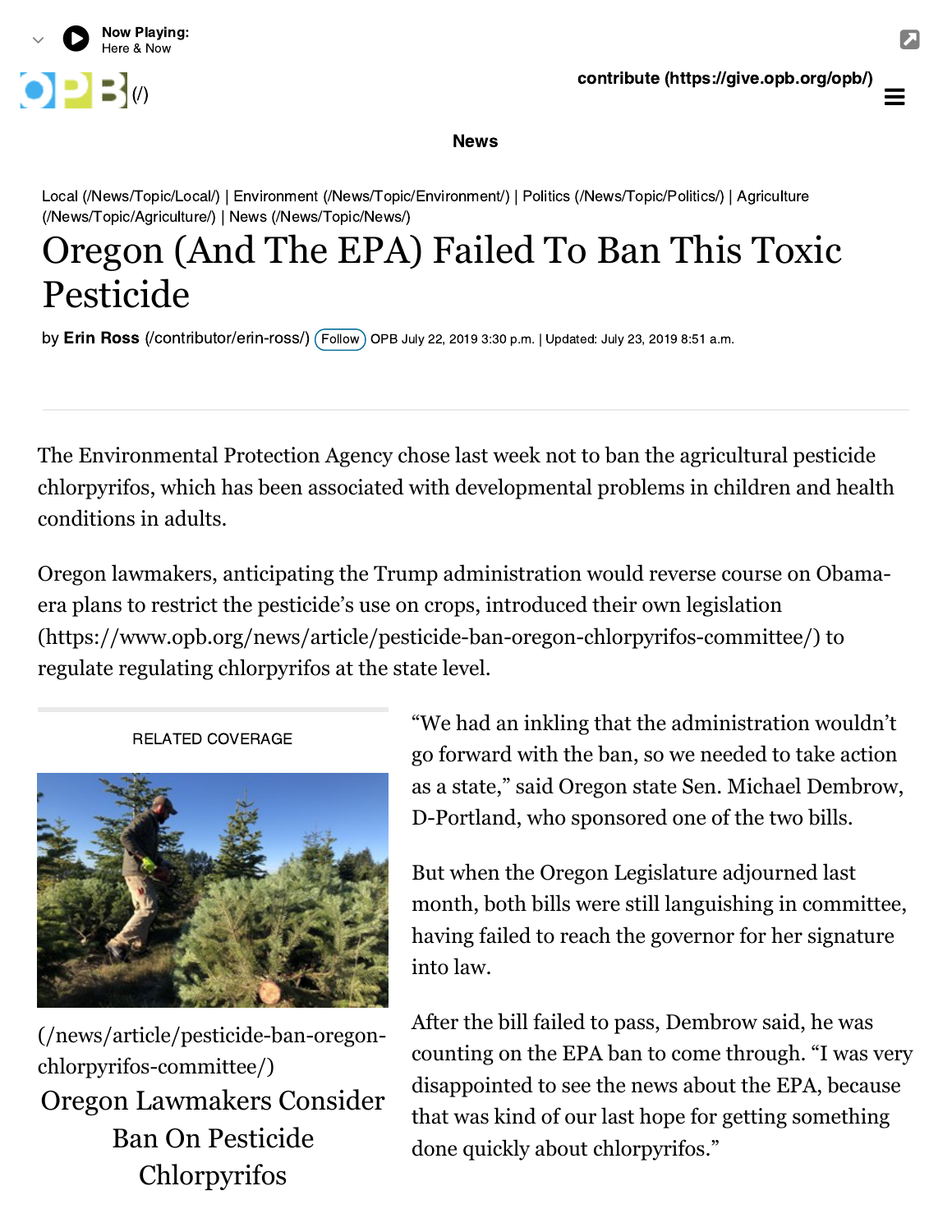(/news/article/pesticide[ban-oregon-chlorpyrifos](https://www.opb.org/news/article/pesticide-ban-oregon-chlorpyrifos-committee/)committee/)

Chlorpyrifos has been banned for indoor use since 2000 after studies found that use in apartment buildings was linked to decreased IQ in children and lower birth weights. It seems to affect fetuses, infants, and children most strongly, though high doses have

led to poisoning in adults.

"People are very, very concerned about the human health impacts, and those are paramount," says Lisa Arkin, executive director of the anti-pesticide group Beyond Toxics, "But also this chemical is devastating in the environment. It kills not only insects that might be on Christmas trees; it's killing every beneficial insect."

But banning the pesticide outdoors has been met with opposition by the farm industry.

## Chlorpyrifos Use In The Pacific Northwest

Low-end estimates for Oregon and Washington show chlorpyrifos use spiked in the early 2000s, before gradually falling to rates similar to the early 1990s. Orchards and grapes remain the dominant use.



 $A$  Flowritish data visualisation (https://public.flowritis.flowritis.flowritish.studio/visualisation/181975/?

 $\mathbb{Z}$ s showcase $\mathbb{Z}$ ntmasign=visualisation/1819775)

Tony Schick, OPB. Source: US Geological Survey [Pesticide National Synthesis Project. \(https://water.usgs.gov/nawqa/pnsp/usage/maps/county-level/\)](https://water.usgs.gov/nawqa/pnsp/usage/maps/county-level/)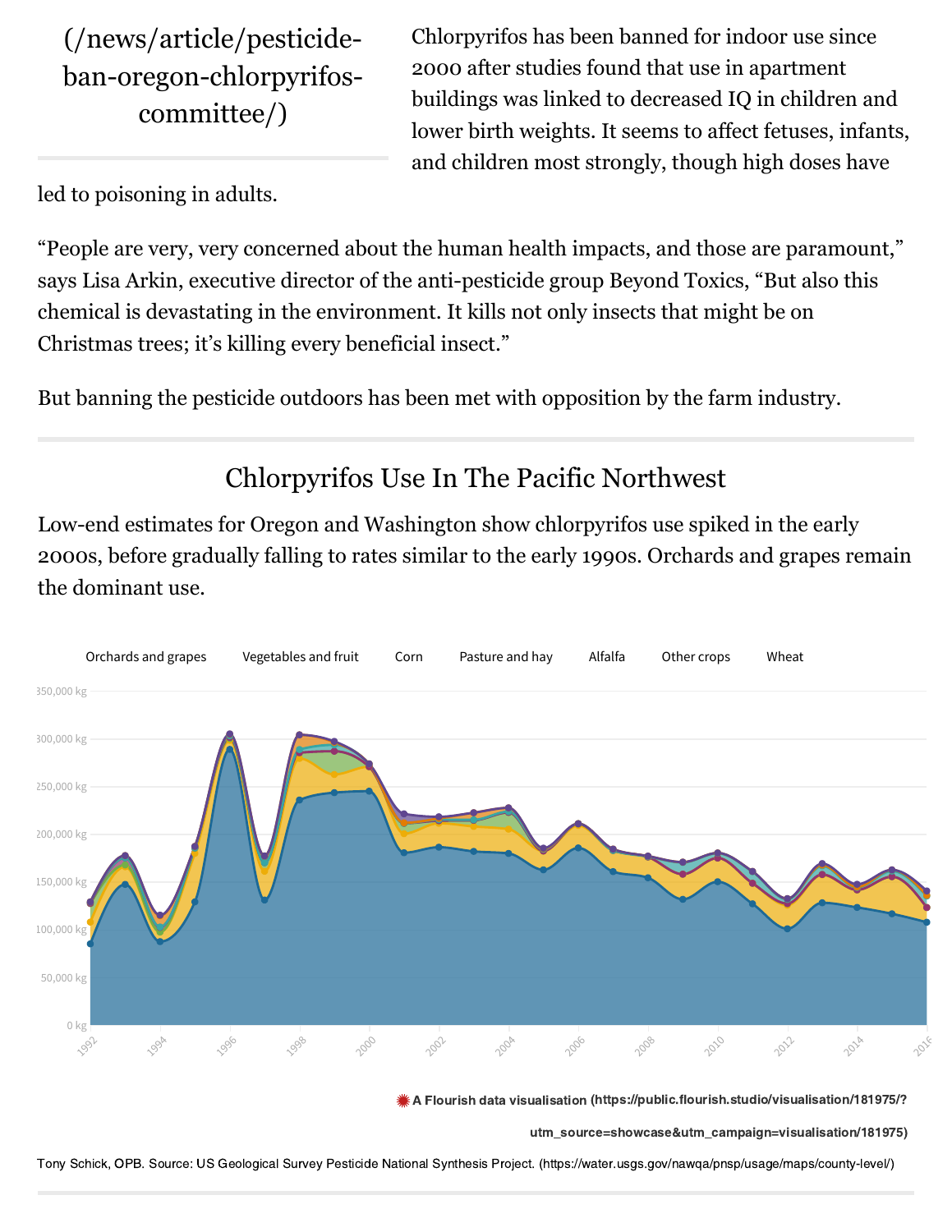Chlorpyrifos is sprayed on leafy greens and alfalfa in Oregon. It's also sprayed on grass fields [and heavily used by Christmas tree farms \(https://www.opb.org/news/article/toxic-pesticide](https://www.opb.org/news/article/toxic-pesticide-christmas-tree-harmful-children/)christmas-tree-harmful-children/). The pesticide is also still sprayed on apple farms in [Washington \(https://www.opb.org/news/article/washington-orchards-northwest-pesticides](https://www.opb.org/news/article/washington-orchards-northwest-pesticides-chlorpyrifos/)chlorpyrifos/).

Oregon's attempt to ban the pesticide was met with opposition from the farm industry, Dembrow said. "We got big pushback, not surprisingly, from the farm bureau. And a number of individual farmers and Christmas tree farmers did, too."

A lot of that pushback was led by Oregonians for Food and Shelter, a pro-pesticides lobbying group based in Salem.

"A lot of the crops in Oregon don't have an alternative product that's registered to deal with the pests they're trying to prevent damage from," said Katie Fast, the executive director of Oregonians for Food and Shelter. She says that without chlorpyrifos, farmers who grow plants like broccoli, onions and cauliflower would lose a large amount of their harvest to insects.

In fact, in Oregon, chlorpyrifos is widely used on orchards and grapes, which already have viable alternative pesticides available.

Critics of the pesticide say that it can harm farmworkers who apply it, or who work in fields near it.



RELATED COVERAGE

(/news/article/toxic-pesticide[christmas-tree-harmful-children/\)](https://www.opb.org/news/article/toxic-pesticide-christmas-tree-harmful-children/)

Fast said that safety procedures and regulations protect farmworkers from the pesticide as they apply it. "You have to look at pesticides holistically," says Fast, "There are tradeoffs for all of them." Other pesticides could be toxic, says Fast, so worker protections matter more than banning the pesticides.

[But groups that represent those farmworkers support](https://www.opb.org/news/article/farmworker-groups-seek-ban-on-pesticide/) a ban

(https://www.opb.org/news/article/farmworkergroups-seek-ban-on-pesticide/), saying that chlorpyrifos is one of the most frequently cited causes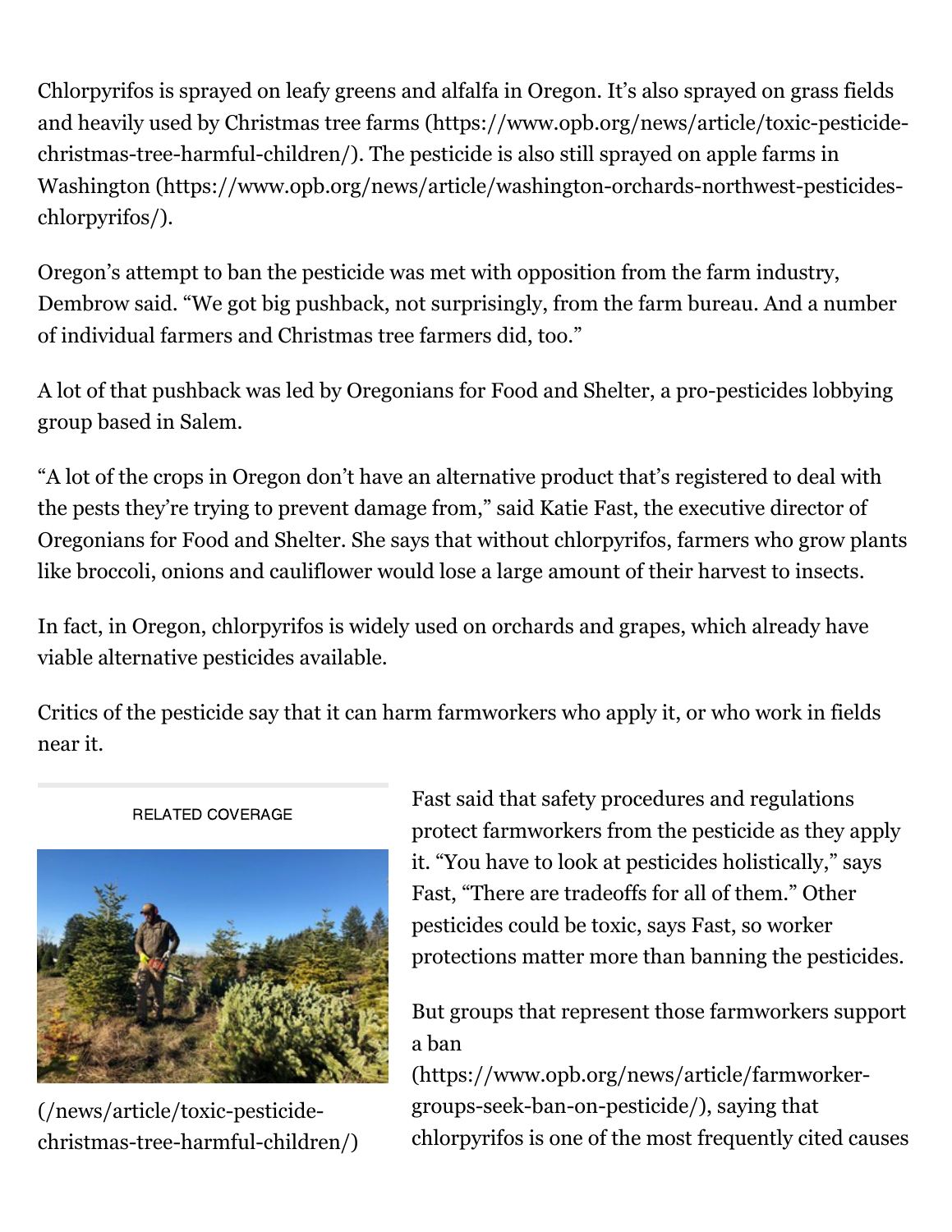A Toxic Pesticide Once Targeted For A Ban Was [Probably Sprayed On Your](https://www.opb.org/news/article/toxic-pesticide-christmas-tree-harmful-children/) Christmas Tree (/news/article/toxicpesticide-christmas-treeharmful-children/)

of pesticide poisoning, and pesticides frequently drift beyond where they're applied, where they can expose people who don't have protective equipment.

Although there are laws against pesticide drift, it's hard to prevent. In the past [\(https://www.opb.org/news/article/toxic-pesticide](https://www.opb.org/news/article/toxic-pesticide-christmas-tree-harmful-children/)christmas-tree-harmful-children/), the chlorpyrifos drifted from an Oregon Christmas tree farm

[\(https://www.documentcloud.org/documents/5017888-170612-Case-Detail.html\) o](https://www.documentcloud.org/documents/5017888-170612-Case-Detail.html)nto a [neighbor's property, allegedly sickening chickens. In Dallas, Oregon workers were exposed to](https://www.documentcloud.org/documents/5626088-Polk-County-317718091.html) a drifting cloud (https://www.documentcloud.org/documents/5626088-Polk-County-317718091.html) while cleaning out a culvert. And it enters the ecosystem: crayfish died after chlorpyrifos ran into a creek in Hermiston, Oregon [\(https://www.documentcloud.org/documents/5017887-170586-Case-Detail.html\).](https://www.documentcloud.org/documents/5017887-170586-Case-Detail.html)

At hearings held in Salem last spring about the proposed legislation, both farmers, farmworkers, scientists, and environmental groups gave testimony. Groups representing farmers argue that the bill was allowed to die because the evidence against chlorpyrifos is shaky, or because alternatives aren't ready.

But that hasn't stopped California, a similarly agricultural state, from passing a partial pesticide ban, Arkin said, adding that there's one big reason the chlorpyrifos legislation failed: lobbying and political pressure.

#### Dembrow agreed.

"They were pretty locked down in their lobbying effort, and it's always easier to kill something than it is to pass it," said Dembrow, adding that near the end of Oregon's legislative season it seemed like the EPA might follow through on their ban, which would have rendered Oregon's legislation unnecessary. It's possible that caused them to lose momentum.

Dembrow is unsure if the bill will be reintroduced this coming legislative session. It's a "short session," so each lawmaker can only introduce one bill, and Dembrow doesn't want to waste his one shot on something that might not pass.

But come 2021, Dembrow plans to try again. And now that the EPA has decided not to ban the pesticide, Dembrow thinks he might have more support.